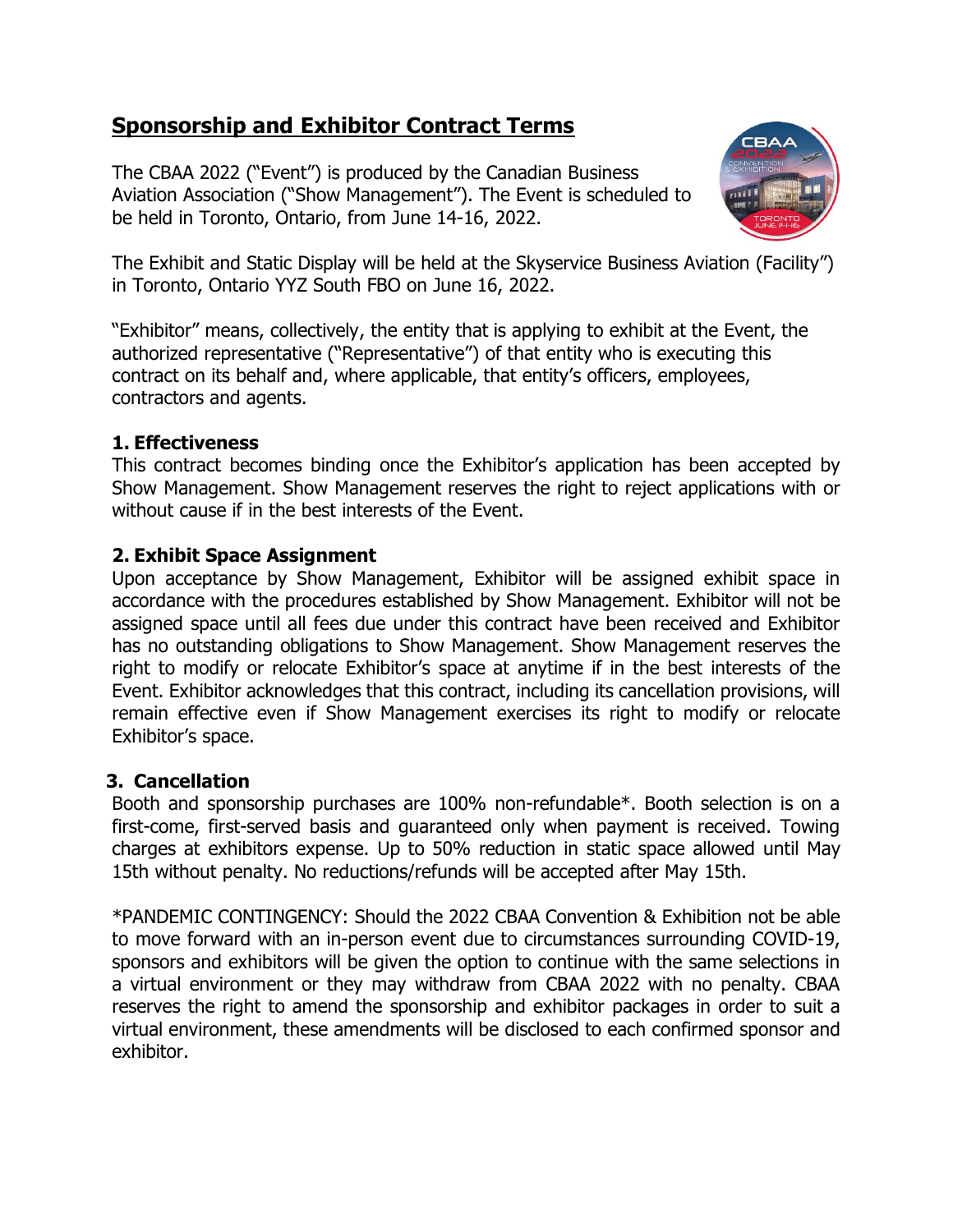# **4. Badge Registration**

Show Management will define the "Official Hours," during which all individuals attending the Event must be registered and in possession of a valid Event badge. Upon full payment of all fees due under this contract, Exhibitor will receive an allotment of complimentary registrations as specified by Show Management. Complimentary registrations may be used to register Exhibitor's officers, employees or contractors. Additional registrations may be purchased at a fee determined by Show Management.

# **5. Directory/Publicity**

Show Management may list Exhibitor's name, trade names, product names and Representative's name and contact details in any directory or other promotional materials. Show Management shall not be liable for any errors in any listing or materials or for omitting Exhibitor from the directory or other materials. Show Management may photograph or otherwise record Exhibitor's space, booth, aircraft and personnel and use such photographs or recordings for any purpose. Exhibitor acknowledges that Show Management and its partners may photograph or otherwise record any person who attends the Event and, without any further notification, may use such photographs or recordings for any purpose.

### **6. Sharing/Assignment**

Exhibitor shall not assign, share or sublet its assigned space without the written consent of Show Management. Show Management may allow Exhibitor to share its space with another entity (that entity, a "Co-Exhibitor") if:

- i. Co-Exhibitor meets any requirements of Show Management, including those regarding membership
- ii. Exhibitor and Co-Exhibitor each complete any required forms and pay the applicable fee and
- iii. Exhibitor and Co-Exhibitor have an established business relationship.

# **7. Exhibit Space Operation**

Exhibitor shall install and occupy its space in accordance with the rules and timeline specified in the Exhibitor Service Kit. Exhibits must be designed and operated in a professional manner that respects the rights of other exhibitors and attendees. All booths, display materials and demonstrations must be confined within Exhibitor's space and must not interfere with aisle traffic at any time. Direct selling at Facility is strictly prohibited. Exhibitor shall obtain the written permission of Show Management and Facility before performing any activity that may conflict with Facility's insurance policy. Exhibitor shall not distribute any advertising or promotional materials at the Event, except from Exhibitor's space or with the written consent of Show Management. Exhibitor shall obtain any necessary rights prior to playing, performing or displaying any work protected by copyright.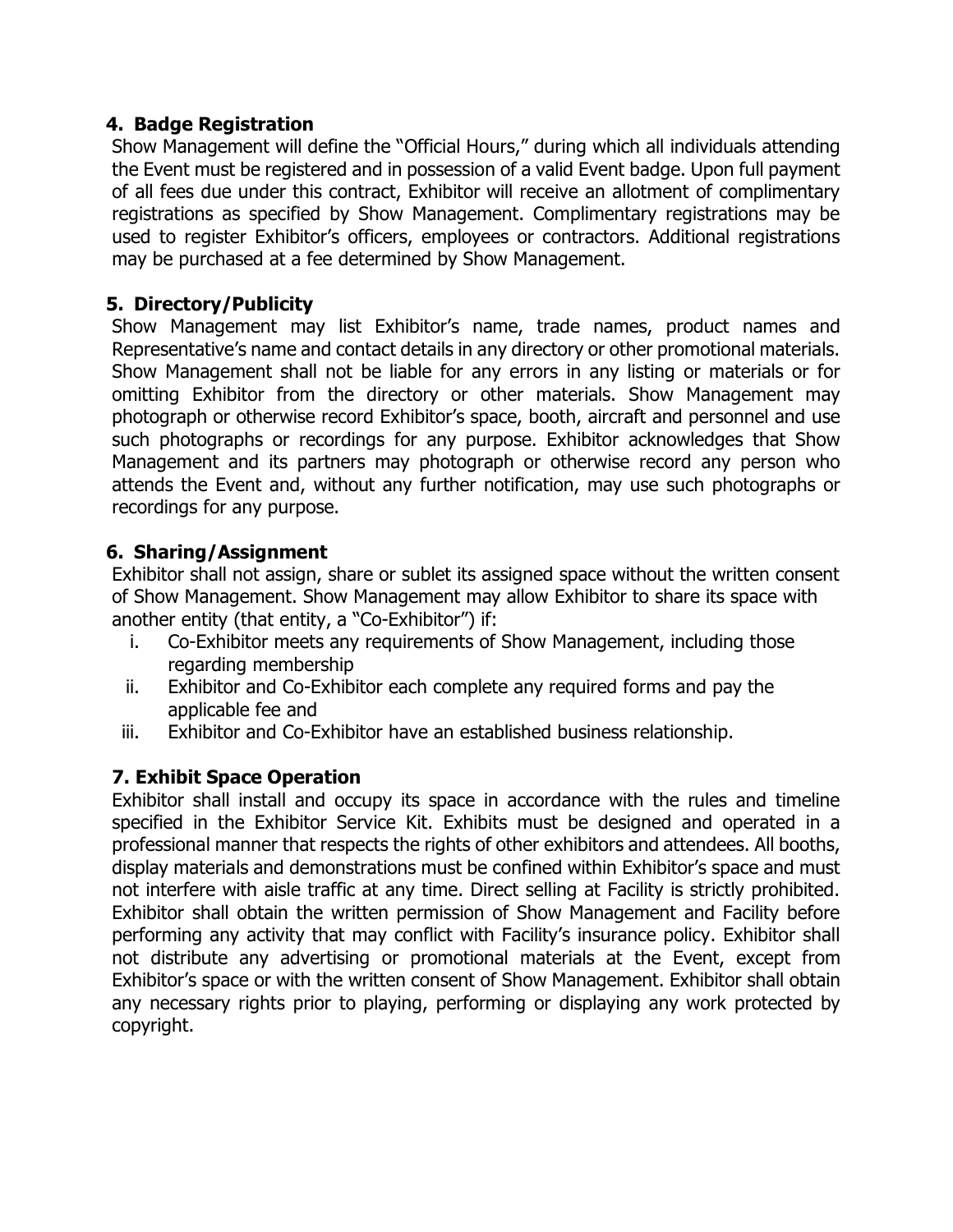### **8. Compliance with Laws**

Facility Regulations. Exhibitor shall comply with all national, provincial and local laws and all rules and regulations of Facility, including any union labor work rules and fire and safety regulations. Exhibitor shall obtain all permits and approvals required to exhibit at the Event and is responsible for all taxes related to its activities at the Event.

## **9. Exclusive Services**

Show Management and Facility have designated official contractors to perform certain services for Exhibitor (those services, as listed in the Exhibitor Service Kit, "Exclusive Services"). Exhibitor shall not use any other contractors to perform Exclusive Services.

# **10. Exhibitor Appointed Contractors**

Exhibitor may use a contractor not listed in the Exhibitor Service Kit (an "EAC") if: (1) the service to be performed by the EAC is not an Exclusive Service; (2) Exhibitor submits to Show Management a completed Intent to Use Exhibitor Appointed Contractor form naming the EAC; (3) the EAC submits to Show Management a completed Exhibitor Appointed Contractor application, agreeing to all the terms thereof, including insurance and indemnification requirements; and (4) the EAC has been approved by the Facility, where applicable. Exhibitor is responsible for ensuring these requirements have been met. Show Management may deny an EAC access to the Event when these requirements have not been met or when in the best interests of the Event. Show Management will not be responsible for any lost profits or any damages of Exhibitor that result. Each EAC may be required to provide evidence of compliance with insurance requirements.

# **11. Children**

Exhibitor acknowledges that children under 12 are prohibited from attending the Event and that children ages 12 to 17 may attend the Event (1) only during Official Hours and (2) only if they (i) register and pay appropriate fees and (ii) are accompanied by an adult at all times.

#### **12. Indemnification**

Assumption of Risk. Exhibitor shall indemnify Show Management and Facility, and their parent and subsidiary companies, shareholders, officers, employees, agents and contractors, against all losses, damages, claims, demands, actions, penalties, judgments and liabilities (including court costs and reasonable attorneys' fees) that arise from any acts or omissions of Exhibitor or any of Exhibitor's EACs related to the Event, including, without limitation, any activities they may be conducting at the Event, or from any breach by Exhibitor of any term of this contract. Exhibitor assumes full responsibility for any risk of bodily injury, death or property damage or loss arising out of or related to Exhibitor's participation at the Event, whether caused by negligence, intentional act or otherwise. The parties intend that this indemnification and assumption of risk be construed as broadly as permitted by law.